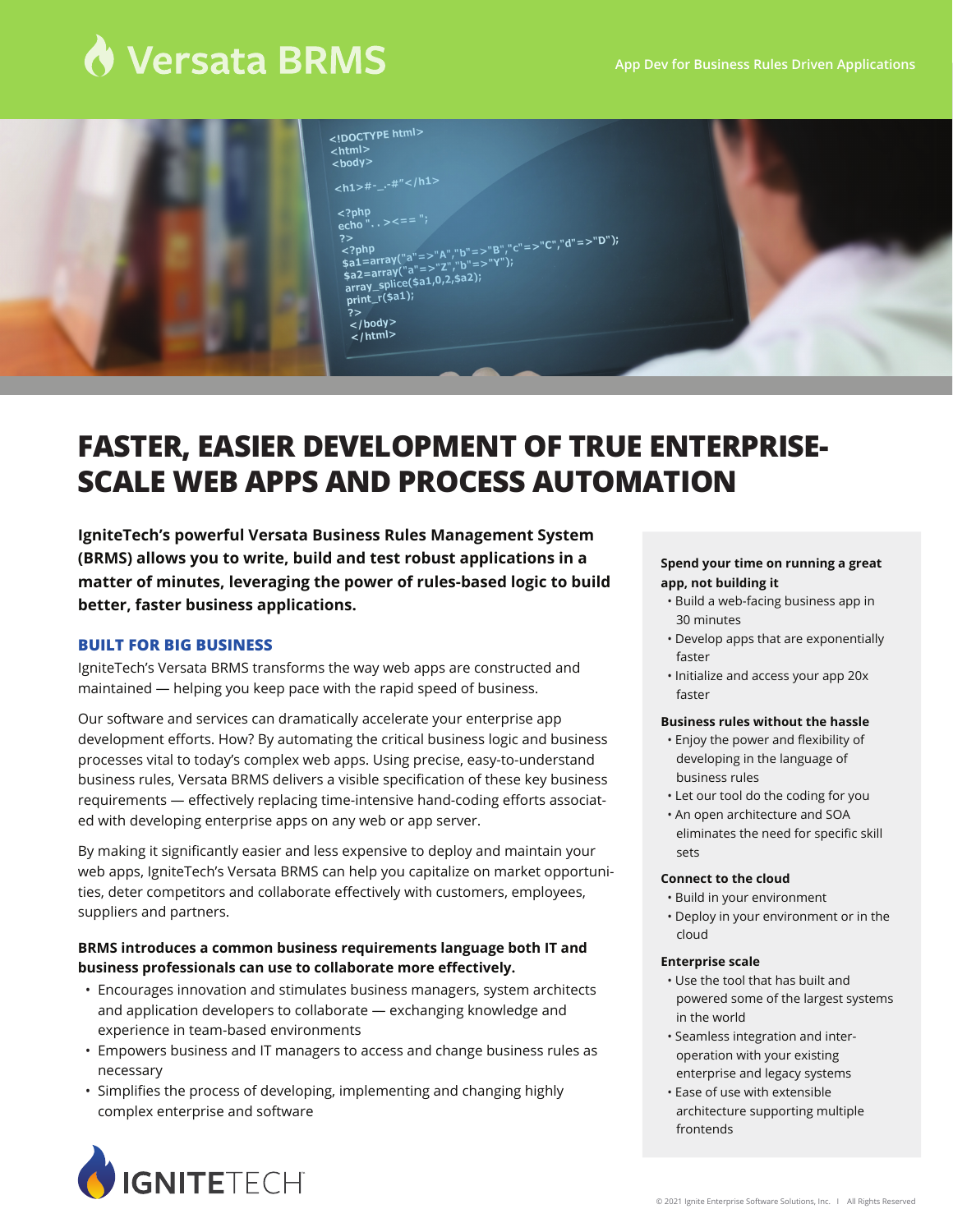# **WEB DEVELOPMENT THE WAY IT WAS MEANT TO BE**

### **BRMS instantly updates apps as business rules are modified**

- Delivers apps that are flexible and easy to change
- Reduces time (and therefore cost) required for app maintenance and testing compared to apps that are entirely hand-coded
- Requires fewer developers to service change requests, facilitating quicker turnaround time for end-user requests
- Protects ongoing investments in Versata-built apps by accelerating business response to change, you can more easily update existing apps rather than build new ones from scratch
- Protects investments in business relationships by making it easy to change your business rules or process models, • you're not constantly reintroducing your customers (internal or external) to "new" apps; rather, you can easily update the apps you have in place

#### **BRMS maximizes IT resources**

- Reduces costs associated with training, outsourcing, app management and staffing
- Enables IT departments to draw on existing pool of technical resources and skills
- Utilizes non-Java IT staff for business rules creation for complex web app development
- Frees skilled Java staff for more highly leveraged tasks like orchestrating connectivity to legacy systems and mapping • business requirements into rules

#### **BRMS reduces certain hand-coding requirements**

- Shortens development time associated with strategic web-based apps
- Enhances the productivity of IT development staff and existing systems
- Enables IT staff to focus on business requirements rather than system-level tasks

#### **BUILDING YOUR APP WITH BRMS**

- Specify what the app must do, rather than how it does it
- Declare spreadsheet-like rules for business logic
- Complete apps from just a site-map drawing
- Benefit from scalability and performance-enhancing services such as load balancing, connection pooling, failover and object caching
- Debug with a simple mock server avoid time-consuming full app server deployment
- Enable intuitive JSF apps

#### **Leverage killer developer productivity features, including:**

- Eclipse-based Integrated Development Environment
- Runtime SOA Framework with fully executable and extensible rules
- Highly optimized rule engine to minimize network and database overhead
- Automatic reoptimization of a rule after every update
- Reusable component-based architecture
- Drag and drop app structure assembly
- Drag and drop CRUD data forms
- One-click related data forms
- Live data preview within the app developer "studio" environment
- Rich entry field validation
- Built-in data grid pagination